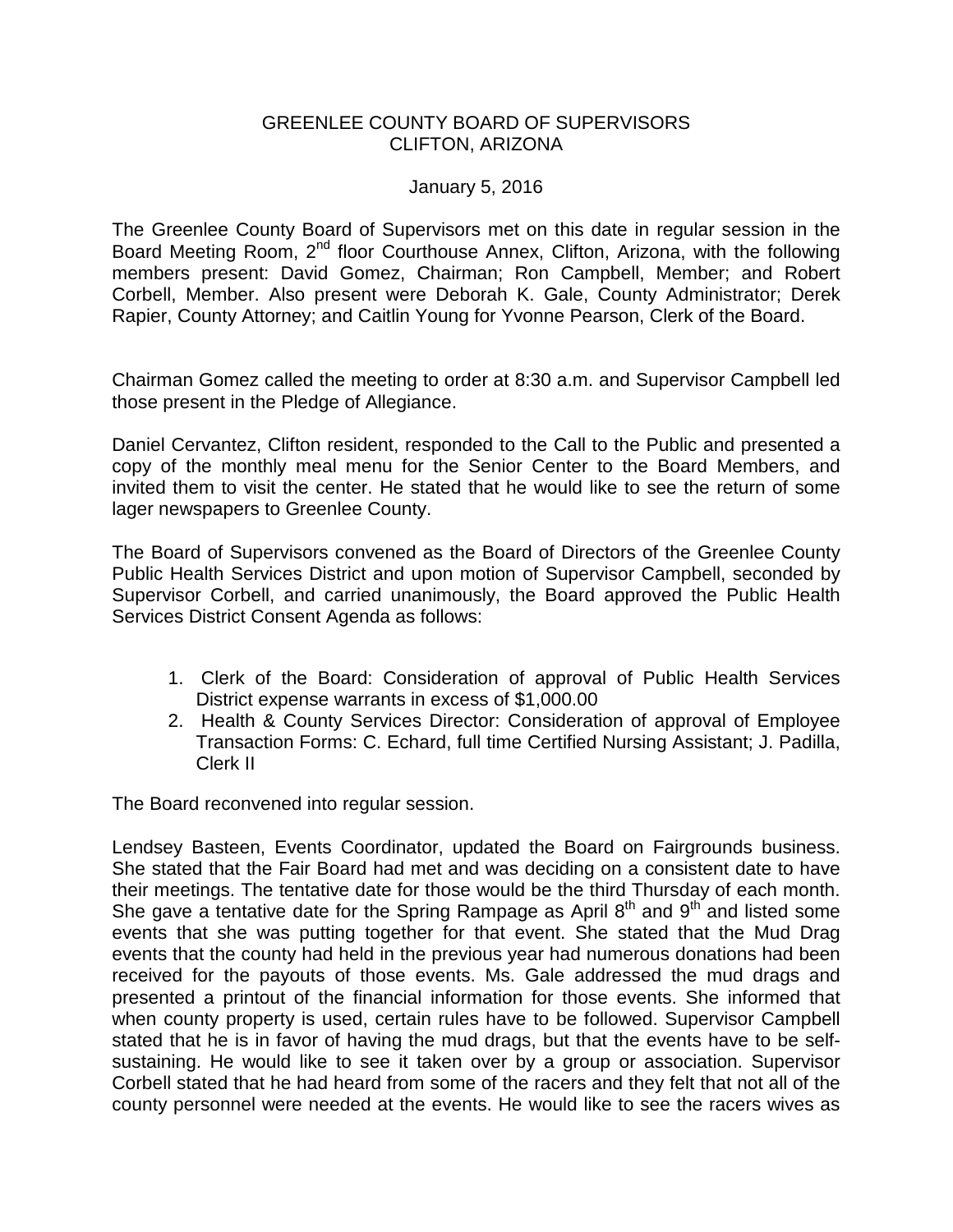BOARD OF SUPERVISORS MINUTES JANUARY 5, 2016 Page **2** of **7**

volunteers. He spoke about the economic benefits of having events for the area and would like to see more. Chairman Gomez called on some members of the public to speak on the issue. He emphasized the financial impact on the County for these events and stated that the Board has to be responsible for where the money is being spent.

Brad White, resident, came before the board to speak on the Mud Drags. He stated that he wanted to get information so that he could get the word out to the other racers so that they could plan for the events. He discussed the possibility of not having a series; having individual races instead, but still keeping a running total of points for the year. He stated that he received a letter in the past that informed the racers of raising entry fees to be able to purchase trophies for the winners, but that they had stopped receiving trophies after that. He stated that he believed that the racers wanted to continue receiving trophies. He stated that in the past, the races were made up of about 75% of volunteers. He said that at one of the more recent races, he thought he had seen four or five ladies from the county working the registration table, and suggested that the county only have one employee and the rest be volunteers. He discussed the possibility of holding the event himself. He asked about getting a price for renting the facilities and getting a county employee to operate some machinery. He asked if he would then receive the profits from the gate and entry fees. He stated that if the county wanted a percentage of the profits, that the county may be getting all the money. He stated that if he could "stay in the green", he wouldn't mind doing it. He stated that the counties insurance would probably be cheaper than anything he could get. Supervisor Campbell stated that the Board was in favor of handing off the events to an association. He stated that the Board wants it to be successful but couldn't keep losing money on the event. Ms. Gale stated that they had volunteers in the past, but when they found out that the county employees were being paid to work, they asked to also be paid. Supervisor Corbell asked Ms. Gale if she could put together some figures for what the County would charge to rent the facility to make it profitable for an association to put the event on. Mr. White stated that the July night race was a huge success, and he would like to continue it if possible. Ms. Gale stated that she would like to meet with Mr. White as soon as possible in regards to the races. Chairman Gomez emphasized that the point would not be to make money on the events, but to make them sustainable.

Jeff Harnish, Franklin resident, stated that he believed the financial figures for the February race may be off in regards to the County losing money. He stated that he was involved with the races back in 2014. He stated that he met with the Fair Board last year to try to work to make a racing association again to return the races to how they were. He stated that in the races in the past, there were only around 5 County employees, and the rest of the event was ran by volunteers. He stated that the event went from seeing 100 racers to 48 racers. He stated that the other associations were following the lead of what the Duncan races started 5 years ago. He stated that he would rather not have a race at the fair, as it was his belief that stand alone events would make more money. He stated that the county could be making money off the events if they could charge for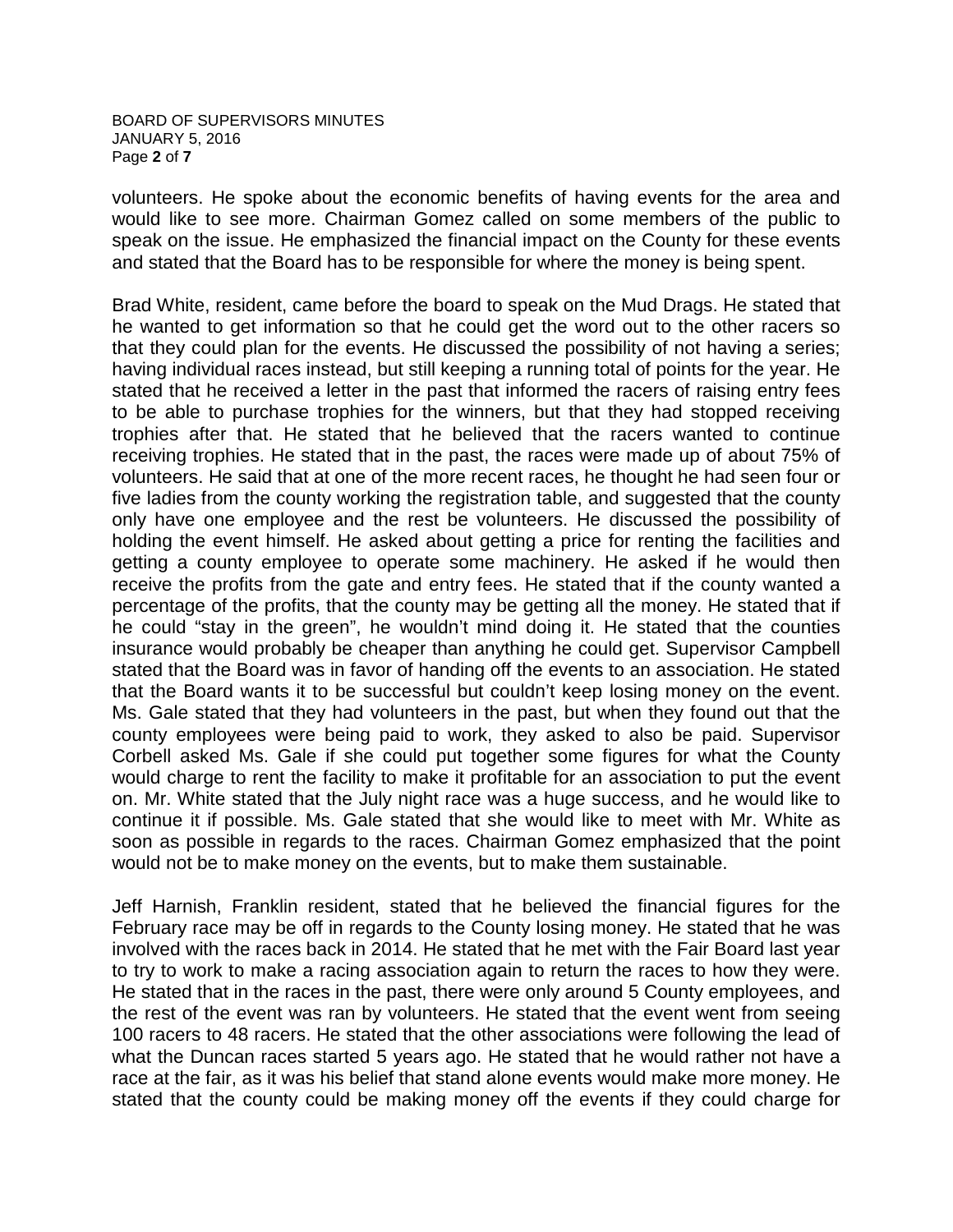BOARD OF SUPERVISORS MINUTES JANUARY 5, 2016 Page **3** of **7**

parking in addition to a gate fee and use more volunteers. Tony Hines, Assistant Public Works Manager, stated that the County had to start using more employees to run the races because volunteers stopped being reliable. He stated that they couldn't run the event if they did not know if the workers would show up. Derek Rapier, County Attorney, stated that as the event grew and the county became more involved, they were required to do things differently, and that going back to the way it was run before was not necessarily possible. He gave the example of volunteers. Supervisor Campbell proposed to set down three dates for races. Chairman Gomez expressed support of this idea, and also for Ms. Gale to sit down with Mr. White to discuss options. Supervisor Corbell stated that he also thought this was a good plan.

Ákos Kovach, Economic Development Coordinator presented a slideshow to the board of the highlights of the past year. He listed out some of the successful events that had happened and new programs that started. He introduced Ken Showers as the journalist that would be taking over writing stories for the Copper Era following Walter Mares Retirement last month. He advised the board of several meetings in the near future: January 13, Tourism Council Meeting; January 22, Social Media Workshop; and on February  $17<sup>th</sup>$ , there would be a Chamber of Commerce Annual Membership Meeting to elect new officers. He stated that he was working on putting together a calendar of events for future meetings.

Tony Hines, Assistant Public Works Manager, came before the Board to recommend awarding a bid made by S&M Construction for the 2016 Airport Drainage Project Material. There were no questions or concerns on the matter to be heard at that time. Upon motion by Supervisor Campbell, seconded by Supervisor Corbell, and carried unanimously, the Board awarded the bid as presented to S&M Construction.

# BID OPENING

BID: 2016 Airport Drainage Project Material

- DATE: December 14, 2015
- PLACE: Coronado Room, 2<sup>nd</sup> floor Courthouse Annex
- PRESENT: Tony Hines, Assistant Public Works Manager Yvonne Pearson, Clerk of the Board

BIDDERS:

S&M Construction Inc. P O Box 1243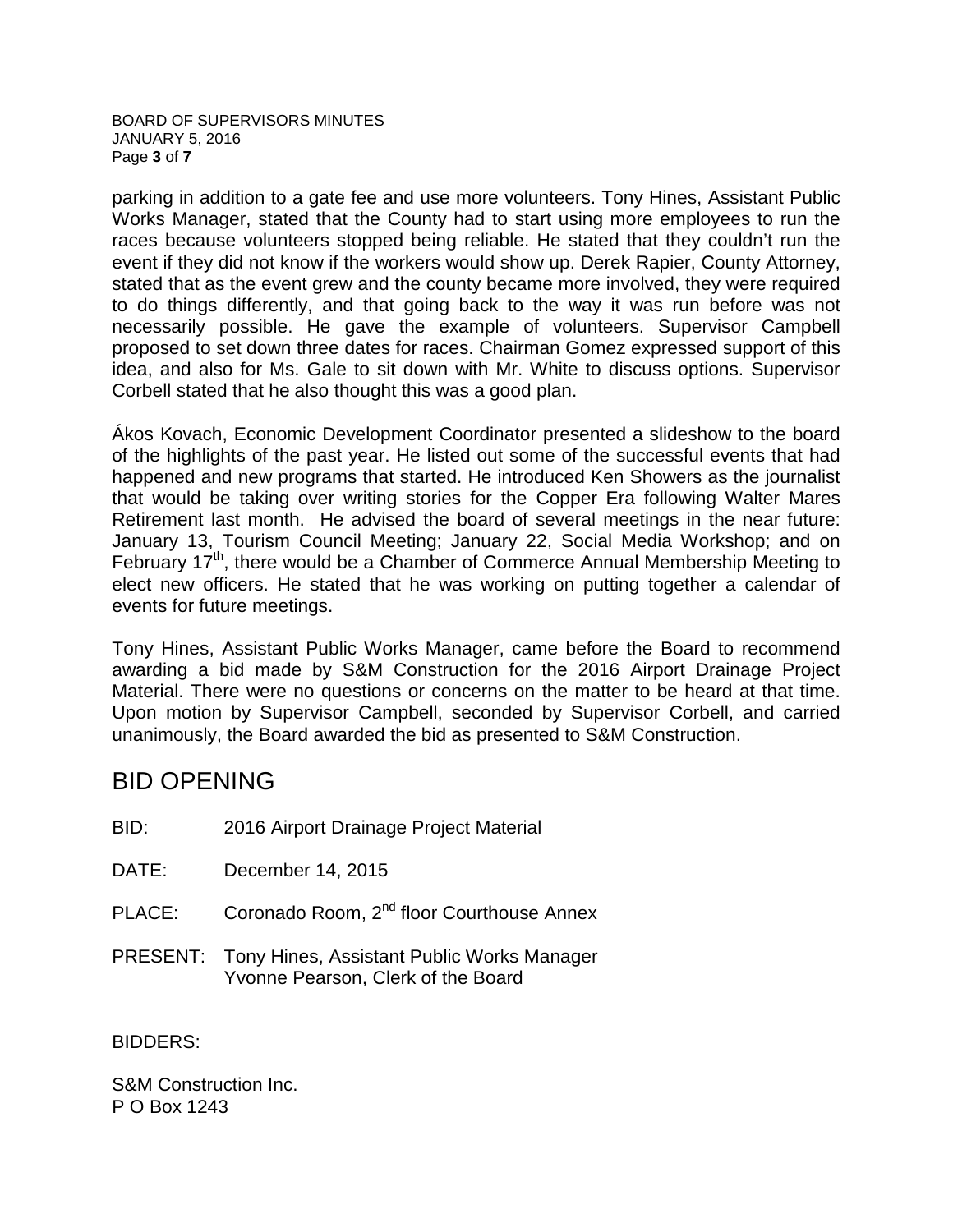| <b>BOARD OF SUPERVISORS MINUTES</b><br><b>JANUARY 5, 2016</b><br>Page 4 of 7       |                        |                                           |
|------------------------------------------------------------------------------------|------------------------|-------------------------------------------|
| Morenci, AZ 85540                                                                  |                        |                                           |
| A/B Material (delivered)<br>Tax                                                    | 6830 cy                | \$131,477.50                              |
| <b>Total Bid</b>                                                                   |                        | 8,020.13<br>\$139,497.63                  |
| <b>CKC Construction and Materials</b><br>1234 E. Airport Road<br>Safford, AZ 85546 |                        |                                           |
| A/B Material (delivered)                                                           | 6830 cy                | \$182,361.00                              |
| Tax<br><b>Total Bid</b>                                                            |                        | 12,035.83<br>\$194,396.83                 |
| <b>Fisher Sand &amp; Gravel</b><br>1302 W. Drivers Way<br>Tempe, AZ 85284          |                        |                                           |
| A/B Material (delivered)<br>A/B Material (delivered)<br>A/B                        | 10,250 Tons<br>6830 cy | 21.00 per ton<br>\$<br>\$<br>\$215,250.00 |
| Tax<br><b>Total Bid</b>                                                            |                        | \$13,130.00<br>\$228,380.00               |

On the matter of electing a new Chairman and Vice Chairman for 2016, Supervisor Corbell stated that he thought that the chairmanship and vice chairmanship of the Board should be rotated. He stated that as he is the Vice Chairman of the Board currently, he would like to rotate the position to Supervisor Campbell. Supervisor Campbell stated that he was not in favor of rotating the position of Chairman. He stated that he believed that the Board has a strong leader in Chairman Gomez and that he has done an outstanding job. He stated also that he thought the Charmain should remain Supervisor Gomez. Supervisor Corbell stated that he also thought Chairman Gomez was doing a good job but that the chairmanship should be rotated. Upon motion by Supervisor Campbell, seconded by Supervisor Corbell, and carried unanimously, the board approved Supervisor Gomez to remain as Chairman and Supervisor Campbell to become Vice Chairman. Supervisor Corbell stated that he would like to be on the record as stating that he would like to rotate the Chairmanship.

Ms. Gale addressed the Board and told them that the tentative meeting dates for next year had been set on the first and third Tuesday of each month, with the exception of three of the dates. May  $17<sup>th</sup>$  would have to be changed due to a special election on the dame day and the August meeting dates are on Mondays due to a statutory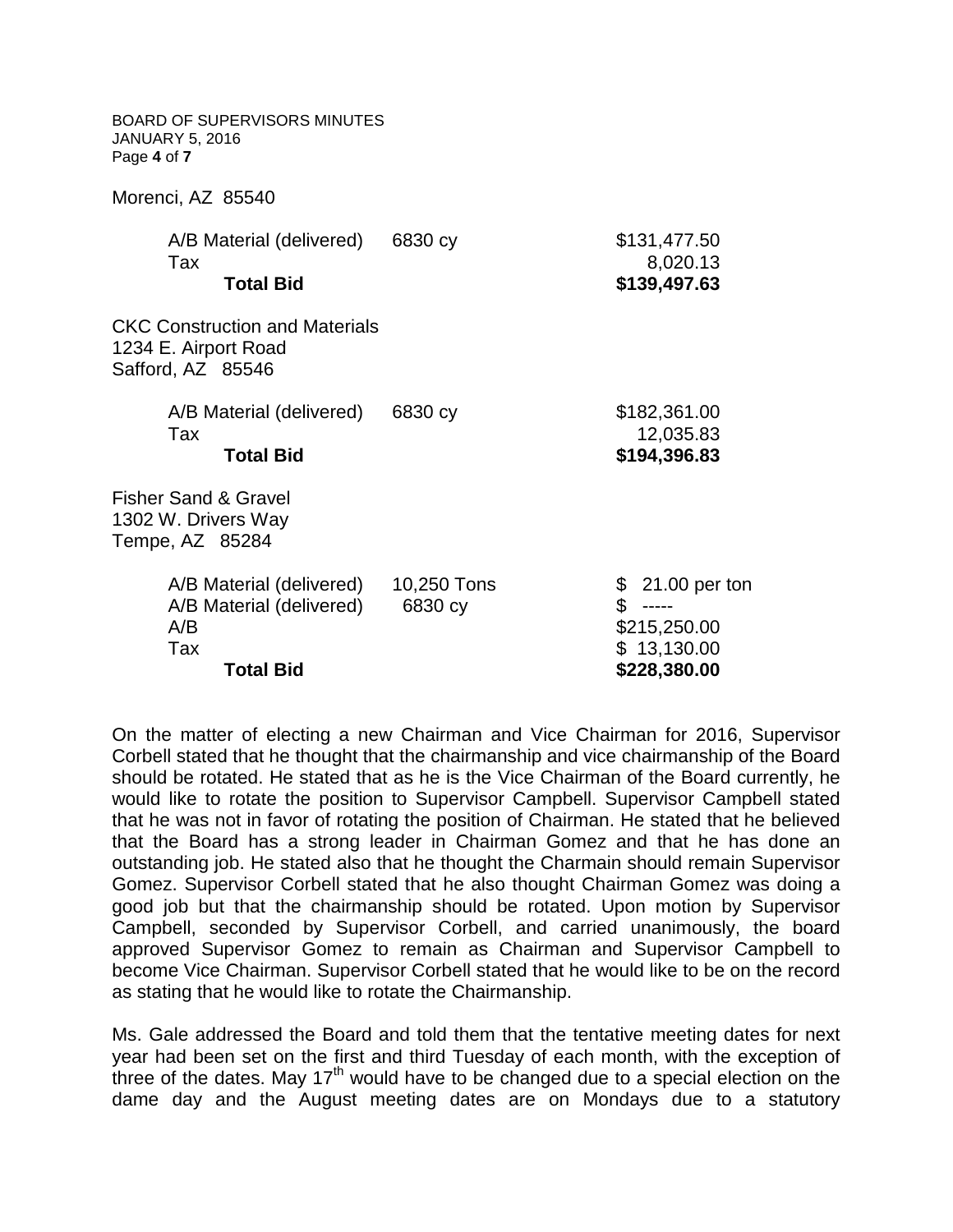### BOARD OF SUPERVISORS MINUTES JANUARY 5, 2016 Page **5** of **7**

requirement. Supervisor Campbell stated that he was in favor of keeping the 8:30 am meeting time. Supervisor Corbell stated that he believes there would be more participation if the meetings were held later in the afternoon. He gave the examples of 4pm or 2pm. He stated that he believes that the board should make it more convenient for the public to attend. Chairman Gomez suggested that a later meeting time might put a strain on the staff. He stated that he was okay with moving the time to 10 am. Ms. Gale stated that when the Board used to hold meetings at 4pm it created a problem with staff. She looked at other counties and found that six held meetings on Mondays, seven on Tuesdays, and 2 on Wednesdays. All counties have meetings at 8:30, 9:00, or 10:00 am with the exception of Coconino County, which holds meetings once a month at 6:00pm. She stated her belief that if meetings were held at 4:00pm that there would not be any more participation than there currently is. She stated that while it is important for the public to attend meetings, that it is difficult to find out what the "perfect time" would be. Chairman Gomez stated that he also believed a 10 am meeting time would be convenient for county personnel to prepare for the meetings. Supervisor Corbell asked about the possibility of having every other meeting at 2:00 pm to try to get more public participation. Chairman Gomez stated that 10 am meetings would be ideal for times when travel out of town was necessary, as it would give them enough time to reach a destination after meetings. Supervisor Corbell stated that the meetings are for the people of Greenlee County and that the Board should accommodate for them. Supervisor Campbell moved to approve the tentative meeting dates with the change of time to 10am. Supervisor Corbell stated that before he did anything that he would like to be on the record as stating that he wanted to have a later meeting time. Motion was seconded by Supervisor Corbell and carried unanimously. Ms. Gale stated that she would come back to the Board with a recommended substitution date for the meeting on May 17 that conflicted with the special election.

Ms. Gale requested approval to restructure the Public Works Department to allow for a split between the Facilities Department and Roads Department to be managed by Tony Hines and David Manuz respectfully. Supervisor Corbell stated that he was in favor of the restructure with the condition that Mr. Manuz would be over the Fairgrounds. Ms. Gale stated that she had spoken to both men and they understood that they would have to share resources. Supervisor Campbell stated that they were very lucky to have two well qualified individuals to take over for Ron Pearson, the former Public Works Manager. He stated also that he is in favor of the restructure. Chairman Gomez echoed those comments and added that he thinks the two will do an excellent job. Supervisor Campbell asked how the process for contacting the Public Works department would change. Mr. Hines answered that if the main office was contacted, the people working the office would direct request to where they needed to go. The Board gave Ms. Gale direction to move forward with the restructure. Ms. Gale stated that she would have payroll change notices for the two employees ready for the next board meeting.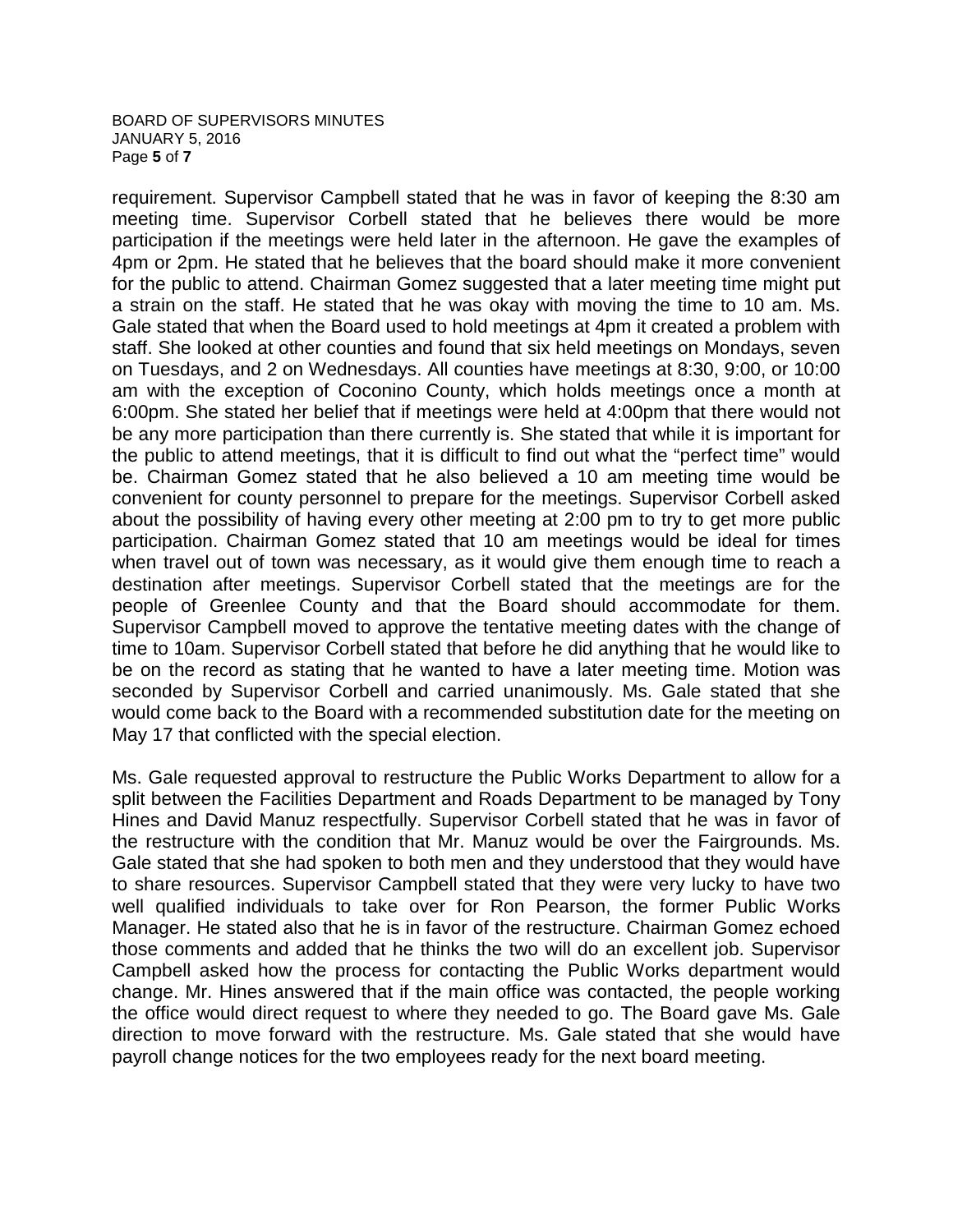### BOARD OF SUPERVISORS MINUTES JANUARY 5, 2016 Page **6** of **7**

Ms. Gale informed the Board that before Christmas, she received a letter from a staff member at the Governor's office that stated that the Governor had received a letter requesting support for a movement to ask Congress to designate the Blue Range Primitive Area as a "Wilderness Area". She stated that the Blue Range is the only Primitive area left in the nation and that it was designated as such in 1933, and that it covers 350 square miles and 173,000 acres. She stated that even though it is managed like a wilderness area, that the county had fought several times in the past to keep it designated as a "Primitive" area. She stated that the county's position in the past was a preference for the area to go back to a "Multiple Use" designation, but if that were not to happen, then it not go further than be a "Primitive" area. She asked for direction as to whether that was still the Board's position, and if so, she advised taking an aggressive approach soon with the Congresswoman Kirkpatrick and Senators McCain and Flake. Supervisor Campbell stated support for drafting a letter signed by all three supervisors to send out as quickly as possible and to present to the National Association of Counties (NACo). Ms. Gale noted that one of the concerns was the impact that it would have on the Morenci Mine if it were to go to Wilderness designation. She stated that the area is within 15 miles of the boundary of the mine. She stated that if the Wilderness designation were to go through further mineral exploration would not be allowed. Supervisor Corbell stated that he was opposed to designation to Wilderness. He stated that he is in favor of a letter of support for a Multiple Use designation. Ms. Gale stated that when she spoke to the Governor's office, she indicated what the past position of the Board has been, and that the Board would do their best not to let the designation happen. The Board gave Ms. Gale direction to move forward.

Ms. Gale advised the Board that the Federal Government had approved the PILT Payment in their spending package, and that the county was expecting to receive their PILT payment in June. She stated that in this point in time, they were looking at being about \$300k under projection for the year in sales tax revenue. She said that the severance sales tax portion was starting to move up a bit but that the other sales tax was not. She stated that the PILT payments keep the County from losing out on about \$850K a year.

The Calendar of Events was reviewed.

Upon motion by Supervisor Corbell, seconded by Supervisor Campbell, and carried unanimously, the Board approved the Consent Agenda as follows:

- A. Clerk of the Board: Approval of minutes to previous meeting 12/15/2015
- B. Clerk of the Board: Approval of expense warrants in excess of \$1,000.00 Voucher 1055; 1056; 1057; 1058; 1059
- C. Chief Finance Officer: Approval of General Fund loans in the amount of \$203,306.75 to be reimbursed upon receipt of funds: Fund 152 - \$2,521.41; Fund 159 - \$7.08; Fund 195 - \$531.61; Fund 219 - \$8,160.53; Fund 237 -